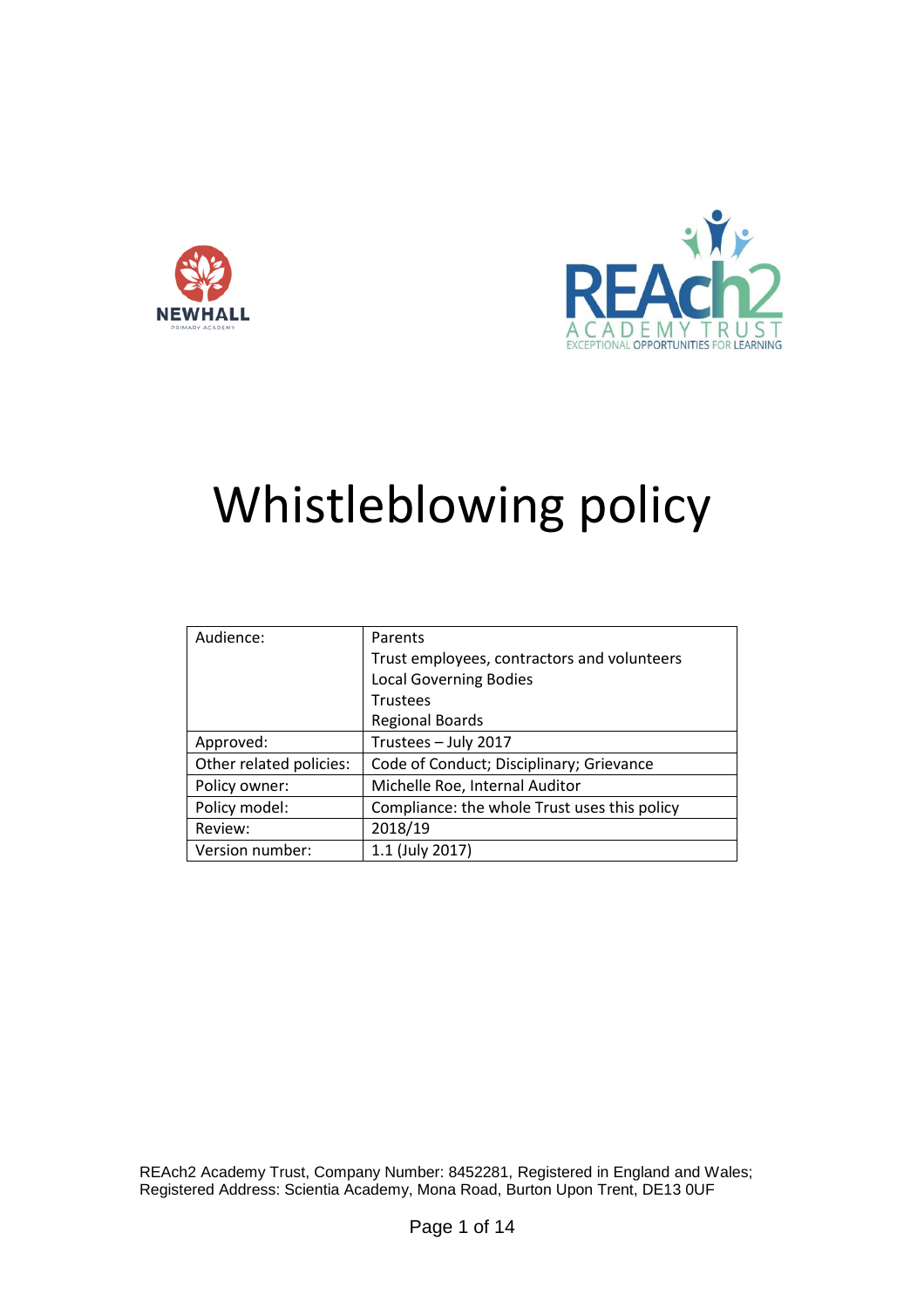# REAch2 whistleblowing policy



At REAch2, our actions and our intentions as school leaders are guided by our Touchstones:

- Integrity We recognise that we lead by example and if we want children to grow up to behave appropriately and with integrity then we must model this behaviour
- Responsibility We act judiciously with sensitivity and care. We don't make excuses, but mindfully answer for actions and continually seek to make improvements
- Inclusion We acknowledge and celebrate that all people are different and can play a role in the REAch2 family whatever their background or learning style
- Enjoyment Providing learning that is relevant, motivating and engaging releases a child's curiosity and fun, so that a task can be tackled and their goals achieved
- Inspiration Inspiration breathes life into our schools. Introducing children to influential experiences of people and place, motivates them to live their lives to the full
- Learning Children and adults will flourish in their learning and through learning discover a future that is worth pursuing
- Leadership REAch2 aspires for high quality leadership by seeking out talent, developing potential and spotting the possible in people as well as the actual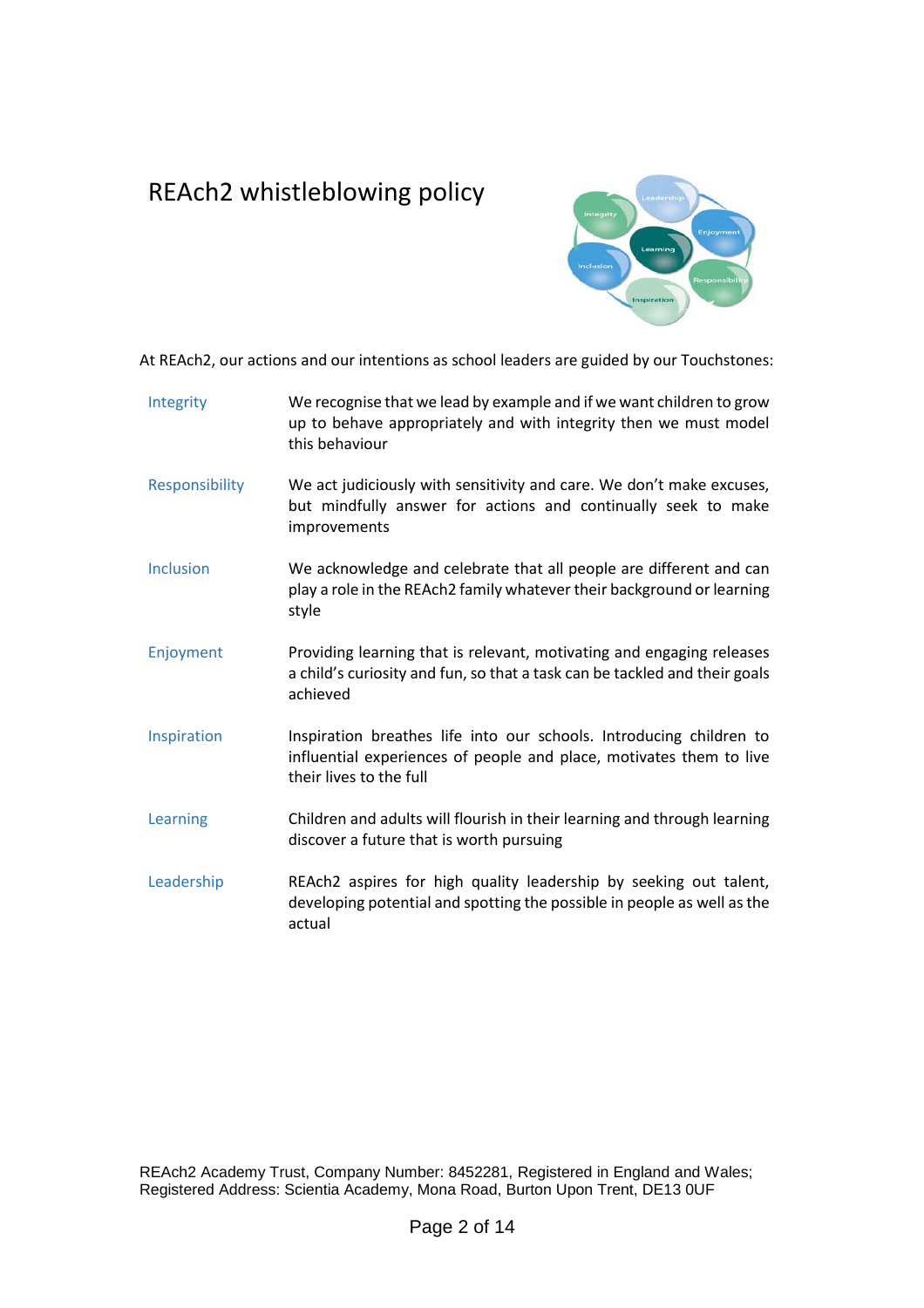### **Contents**

| What is whistleblowing?                                                                   |    |
|-------------------------------------------------------------------------------------------|----|
| The Trust's commitments to employees who whistle-blow                                     |    |
| Whistleblowing procedures                                                                 |    |
| Making the disclosure as an employee                                                      | 6  |
| Managing a Disclosure as a manager                                                        | 7  |
| Managing a Disclosure Meeting                                                             | 8  |
| Assessing the Disclosure                                                                  | 9  |
| Role of Internal Auditor                                                                  | 9  |
| <b>Trustee Risk and Audit Committee</b>                                                   |    |
| Feedback to employees who are whistleblowing                                              |    |
| Independent information and advice for employees concerned<br>about 'blowing the whistle' | 12 |
| Blowing the whistle to the relevant prescribed person(s)                                  | 12 |
| Supporting colleagues who have 'blown the whistle'                                        |    |
| Training and development                                                                  |    |
| Annex - whistleblowing flowchart                                                          |    |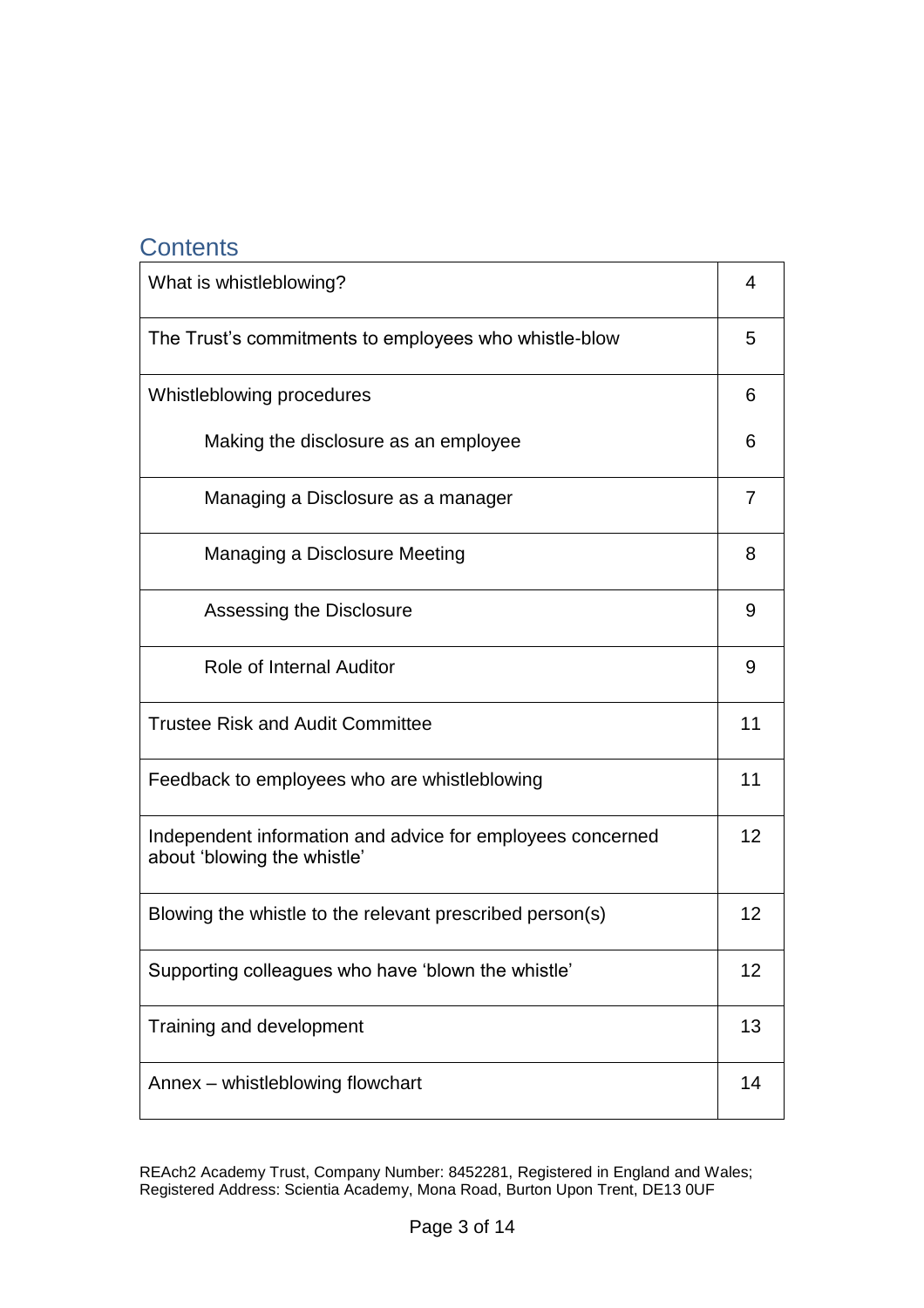# What is Whistleblowing?

REAch2 Academy Trust is committed to achieving the highest possible standards of service and ethical standards and this policy will enable workers to raise their concerns of serious wrongdoing without fear of reprisal.

This policy applies to all individuals working for REAch2 Academy Trust at all levels and grades, whether they are employees, contractors and casual or agency staff. Although legislation only applies to paid workers, best practice is for policies also to apply to volunteers and non-executives (such as governors). REAch2 Academy Trust therefore envisages this policy being used in relation to such individuals as potential whistleblowers, with the protection that goes with that, but also as parties who may be cited in a whistleblowing disclosure. References in this policy to employees or workers should therefore be read as also applying to volunteers including governors.

Whistleblowing is the term used when an employee makes a disclosure concerning wrongdoing. The wrongdoing will typically (although not necessarily) be something they have witnessed at work.

To be covered by whistleblowing law, a worker who makes a disclosure must reasonably believe two things:

The first is that they are acting in the public interest. This means that personal grievances and complaints are not covered by this whistleblowing policy. Personal grievances or complaints must be raised through the Trust's grievance procedure;

The second thing that a worker must reasonably believe is that the disclosure tends to show past, present or likely future wrongdoing falling into one or more of the following categories:

- Criminal offences (this may include, for example, types of financial impropriety such as fraud)
- Failure to comply with an obligation set out in law
- Miscarriages of justice
- Endangering of someone's health and safety including safeguarding of children
- Damage to the environment
- Covering up wrongdoing in the above categories

Whistleblowing law is located in the Employment Rights Act 1996 (as amended by the Public Interest Disclosure Act 1998. This can be seen at http://www,opsi.gov.uk/acts/acts1998). It provides the right for a worker to take a case to an employment tribunal if they have been victimised at work or they have lost their job because they have 'blown the whistle'.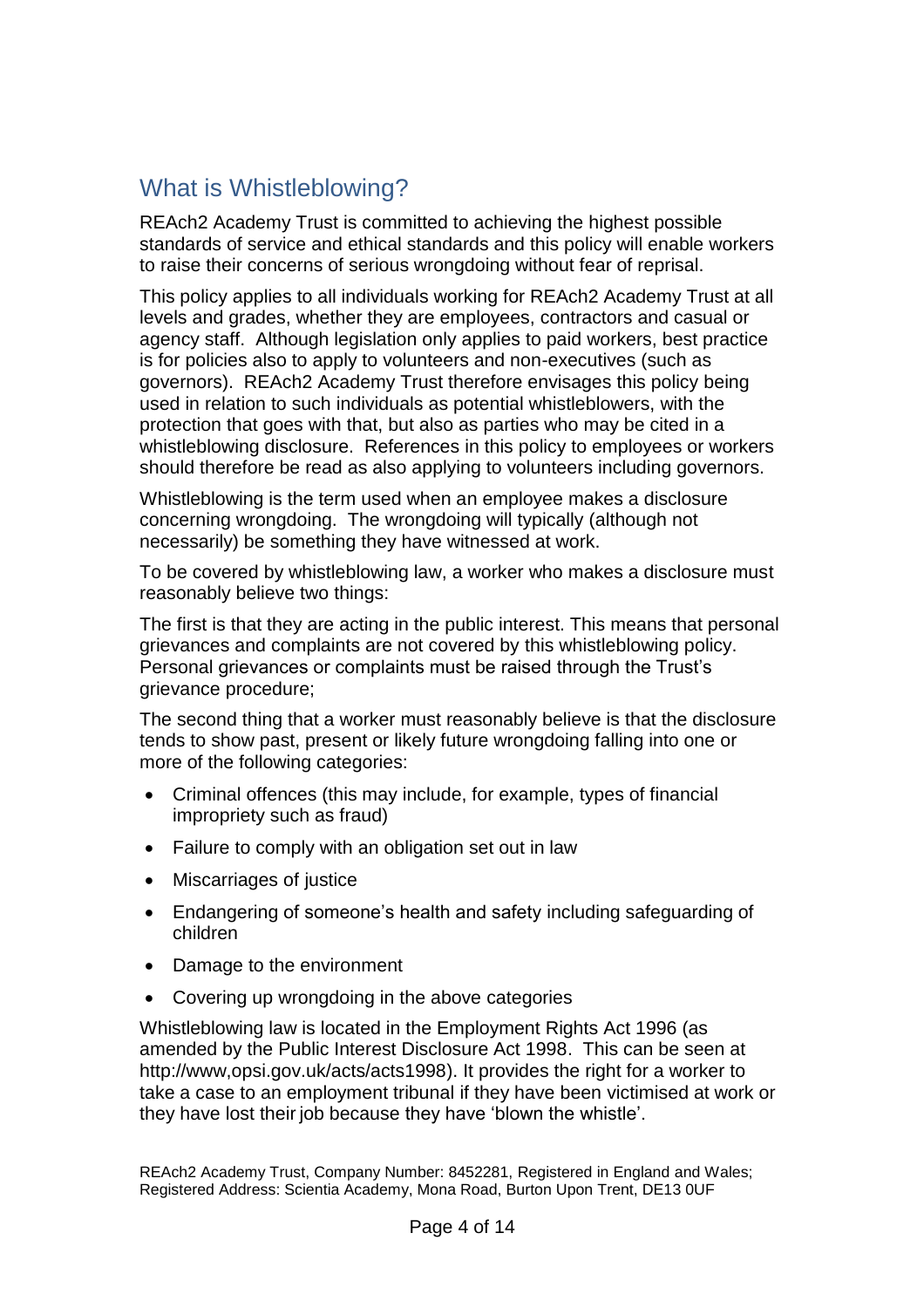The Enterprise and Regulatory Reform Act 2013 (ERRA)

This came into force on 25 June 2013 and introduced a number of changes to Whistleblowing legislation. A worker will be eligible for protection if they honestly think what they're reporting is true and they think they're telling the right person. From 25 June 2013, the new law says that a whistleblower should also believe that their disclosure is in the public interest.

The Whistleblowing procedure must always be applied fairly and in accordance with employment law and the REAch2 Equal Opportunities Policy.

## The Trust's commitments to employees who whistle-blow

- 1. REAch2 Academy Trust considers it a professional duty for employees to make a disclosure where they are aware of or strongly suspect wrongdoing.
- 2. Employees who make a disclosure ('blow the whistle') will be fully supported and protected by the Trust.
- 3. The Trust will treat all disclosures in a consistent and fair way.
- 4. Victimisation or intimidation of a whistleblower will not be tolerated in the Trust and would be considered a gross misconduct. Any perceived victimization or intimidation of an employee making a disclosure will be formally investigated as a potential disciplinary matter.
- 5. Employees making a disclosure are entitled to seek the advice and support of their Trade Union or professional association if they wish.
- 6. Subject to the Trust's Data protection obligations, employees making a disclosure will receive feedback about the outcome of their disclosure.
- 7. All cases of whistleblowing will be brought to the attention of the Trust's Internal Auditor and the Trustees who sit on the Trust's Risk and Audit Committee.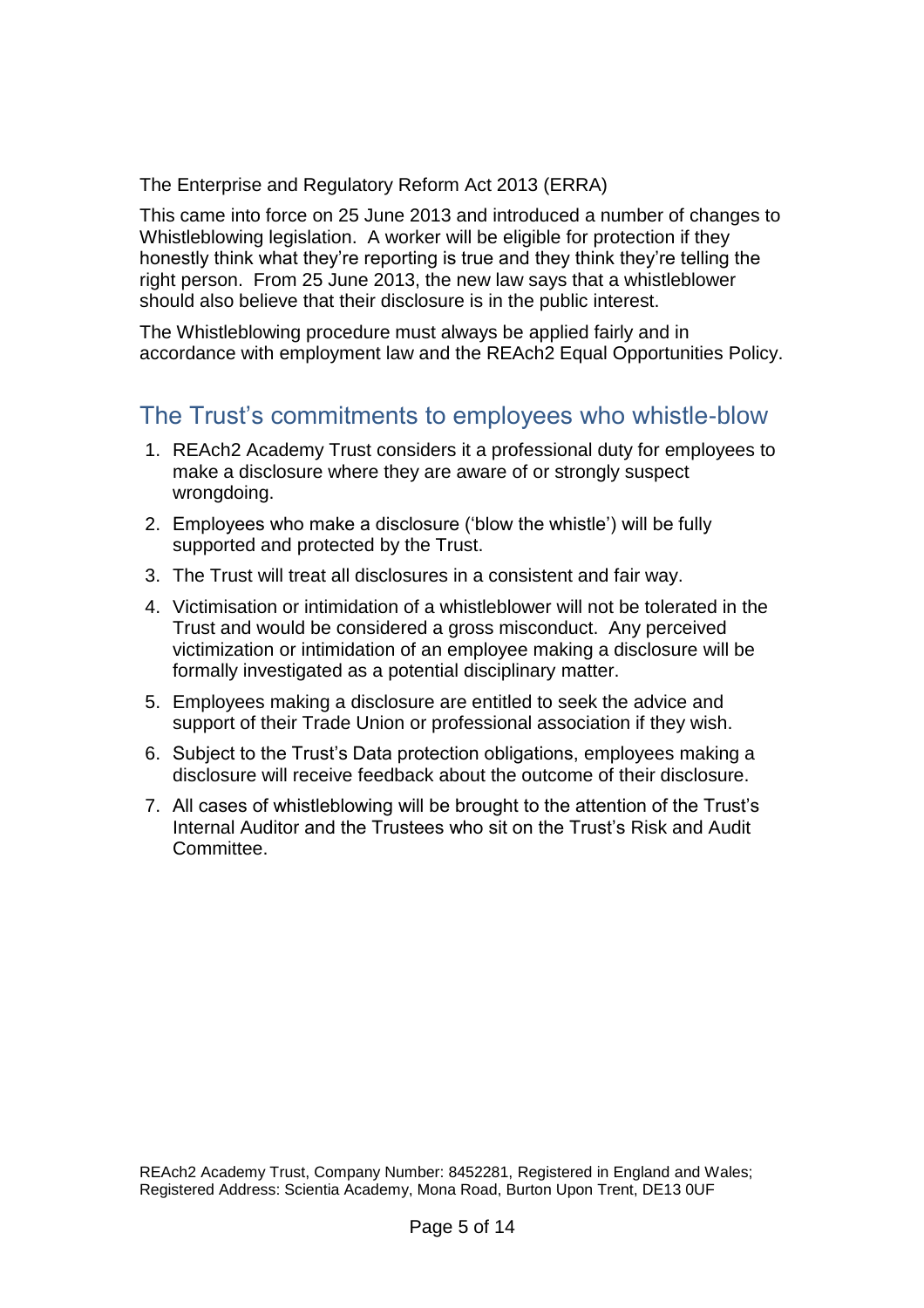# Whistleblowing Procedures

#### **Making the disclosure as an employee**

#### **1. Who should an employee disclose to?**

- a. Employees or volunteers based in a school should make their disclosure to the Headteacher or Deputy Headteacher who will determine if they can take the disclosure forward or need to escalate it to a more senior level. If a governor has a disclosure to make about another governor, they should make this to the chair of governors; if the disclosure concerns the chair of governors, it should be made to the Headteacher.
- b. Employees centrally employed by the Trust should make their disclosure to their line manager who will determine if they can take the disclosure forward or need to escalate it to a more senior level.
- c. If an employee has concerns about making the disclosure to their Headteacher / Deputy Headteacher or line manager, for whatever reason, then they may make a disclosure to the Internal Auditor who will identify the appropriate professional to take the matter forward.
- d. An employee may wish to take advice from their Trade Union or professional association before deciding whom to disclose to but there is no requirement to do this.
- **e.** Even where extreme circumstances are thought to exist, an employee should not approach the media with details of the suspected wrongdoing. If they do so, the Trust may consider this to be gross misconduct and disciplinary action may be taken against them.

#### **2. What information should the employee provide with their disclosure?**

- **a.** In making a disclosure an employee needs to be clear about why they think wrongdoing has occurred or is occurring or is going to occur.
- **b.** If the employee has evidence to support their disclosure they should have it available.
- **c.** If the employee does not have evidence to support their disclosure but still suspect that there may have been wrongdoing that is fine. They must be clear about why they suspect that wrongdoing has occurred or is occurring.

#### **3. Can a disclosure be anonymous?**

**a.** Disclosures can be made anonymously. However, it is much more difficult to investigate anonymous disclosures and of course it will not be possible to provide feedback to such a whistleblower.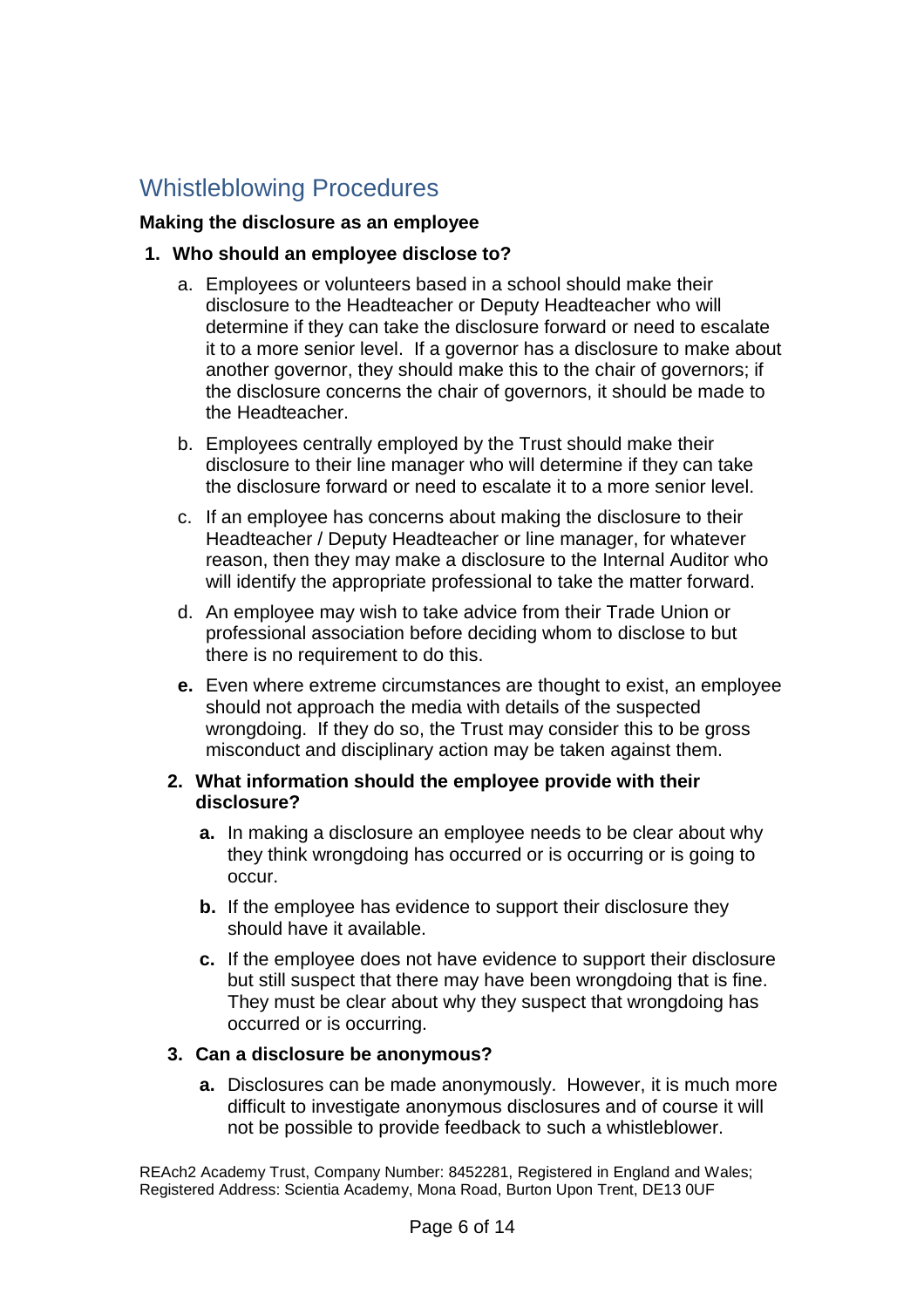#### **Managing a Disclosure as a Manager**

#### **4. Receiving a disclosure.**

- **a.** If a colleague informs their manager that they wish to disclose a concern or a suspicion of wrongdoing that may constitute whistleblowing, then the issue must be dealt with seriously and sensitively.
- **b.** It is important that whistleblowing disclosures are dealt with in a consistent manner. Managers should provide the whistleblower with a copy of this policy which is also available on the REAch2 website.
- **c.** Reassure the whistleblower that their disclosure will not affect their position at work.
- **d.** This may be a difficult or anxious time for the whistleblower, they must be reassured that they will be protected and supported by the Trust. If they are a member of a Trade Union or professional association they need to be told that they may take advice before proceeding but they don't have to. They are doing nothing wrong.
- **e.** At this point the manager should ask for an outline of the concerns to help them ascertain how urgent the matter is and whether it needs to be escalated to a more senior level immediately. If the matter needs to be escalated then the manager should do so immediately.
- **f.** The manager should contact the Regional HR Consultant or Director of HR immediately for support and advice.
- g. The manager should consider whether the nature of the disclosure in outline is likely to meet the test of whistleblowing rather than personal grievance: the concern is in the public interest; that it relates to potential wrongdoing that meets the test of whistleblowing.
- **h.** The manager should arrange a time for a formal meeting at which they will want to gather all of the information to better understand the situation. The meeting should be held as soon as is reasonably possible. The whistleblower is entitled to have a Trade Union or professional association representative accompany them at the meeting.
- **i.** The manager should formally inform their line manager that they are dealing with a disclosure and let them know the nature of the disclosure. The manager should maintain confidentiality about the identity of the whistleblower within the limits that have been explained to the whistleblower. Where appropriate (e.g. where the issue could affect matters that governors oversee or could have an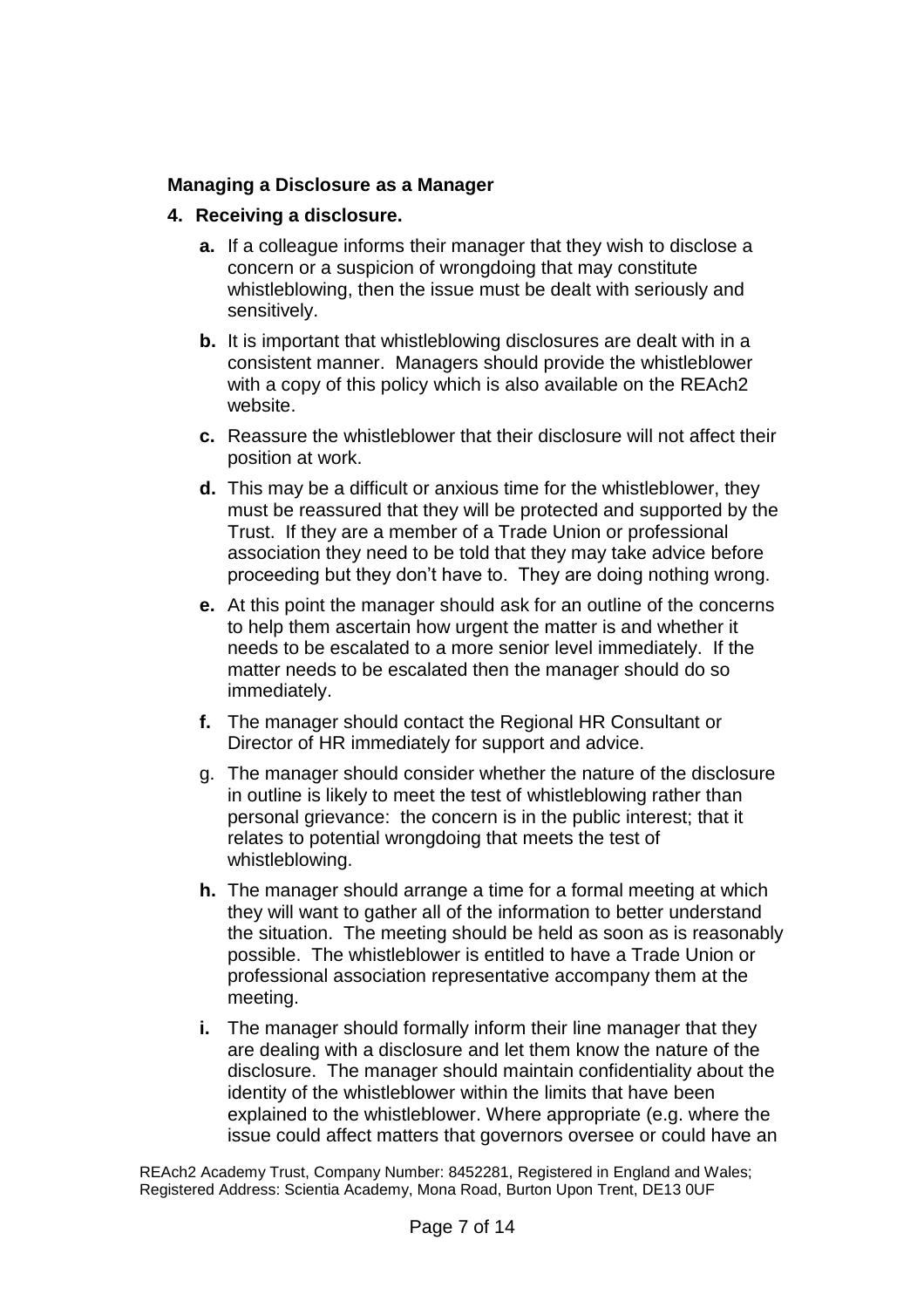impact at strategic rather than operational level), the Headteacher should inform the chair of governors that a whistleblowing disclosure is being managed.

#### **5. Managing a Disclosure Meeting**

- **a.** It is the responsibility of the senior manager hosting a disclosure meeting to ensure that the whistleblower is put at their ease, as far as is reasonable possible, and that the mood of the meeting is professional but supportive. The priority at this stage is to listen to the whistleblower and understand their concern.
- **b.** A summary record of the meeting must be made and a copy provided to the whistleblower.
- **c.** A manager must gather all of the information available so that you can fully understand the nature of the concern and who may be involved.
- **d.** To be provided with evidence is very helpful. However, it is legitimate for a whistleblower to share a concern or suspicion for which they do not have evidence. In this case, try to ascertain the basis for the suspicion.
- **e.** The whistleblower should be reassured that to disclose a genuinely held suspicion that later proves to be wrong is fine. There are no negative consequences for someone who discloses a genuinely held suspicion whether right or wrong.
- **f.** Once the manager has all of the information they must explain to the whistleblower what will happen next:
	- **i.** An assessment will be made in consultation with Trust senior managers as to whether enough information is available to come to a conclusion about what action to take next or whether a formal investigation is required to gather further information.
	- **ii.** Once all of the necessary information and evidence is available the Trust will determine the appropriate action to take.
	- **iii.** If the appropriate action includes potential processes involving other employees then the Trust also has a duty of care and duty of confidentiality towards those employees. It will not be possible therefore to feedback to the whistleblower about specific processes or actions applied to other individuals. It is possible however that under some circumstances the whistleblower may be asked to be a witness if formal procedures are instigated.
	- iv. The whistleblower should be given clear timescales for when they can expect feedback on the outcome of their disclosure.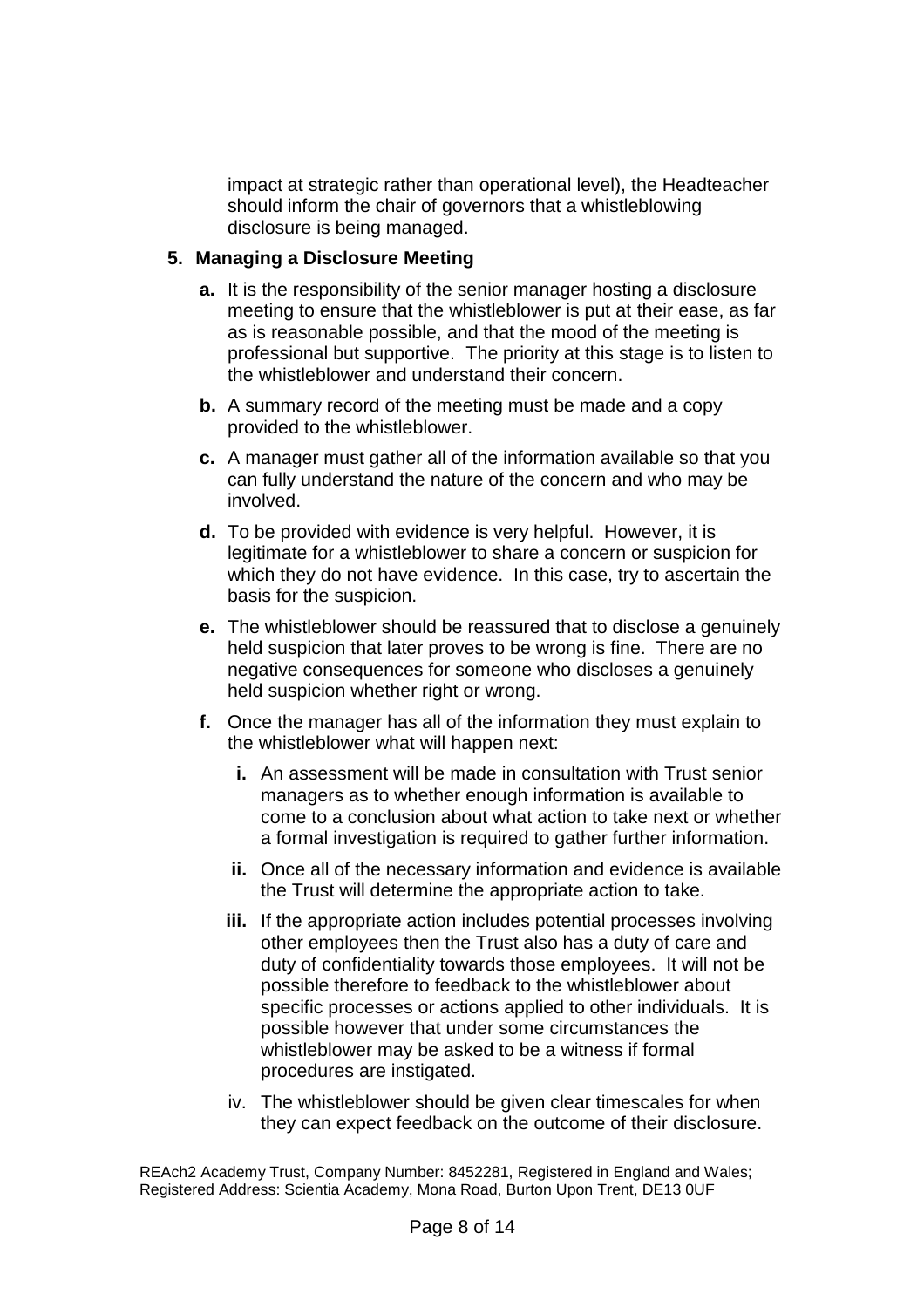#### **6. Assessing the Disclosure**

- **a.** Following the disclosure meeting and in consultation with a member of the HR team and the manager's line manager they need to decide whether there is enough information available to come to a conclusion about the disclosure. The possible conclusions are:
	- **i.** The disclosure meets the whistleblowing criteria and needs to be progressed to a formal investigation.
	- **ii.** The disclosure is based on a misunderstanding of legitimate behaviours by other staff.
	- **iii.** The disclosure constitutes a personal grievance rather than whistleblowing.
	- **iv.** The disclosure is potentially malicious.
- **b.** The conclusion reached must be based on: the evidence available; objective assessment; treating all individuals potentially involved equitable and fairly; based on the principles of natural justice.
- **c.** The conclusion reached must take note of the views of the HR advice and your line manager's views. However, the conclusion is the one that the manager genuinely holds after taking account of all of the information available to them and having taken advice.
- **d.** The manager's conclusion, along with a summary of the disclosure and the information available must then be recorded and then sent directly to the Internal Auditor and, where appropriate (see 4.i above), copied to the chair of governors.
- **e.** The Internal Auditor will then formally advise you of the next steps.
- **f.** If you suspect that a criminal offence has occurred, then there must be no further attempt to collect evidence or take witness statements. Such actions may undermine a police criminal investigation by tainting evidence. The Internal Auditor must be advised immediately who will advise on the next steps.

Contact details of the Internal Auditor:

Michelle Roe

Telephone: 07387411652

Email: michelle.roe@reach2.org

#### **7. Role of the Internal Auditor**

**a.** The Internal Auditor will consider the 'CONFIDENTIAL – Whistleblowing Disclosure Assessment' and determine the next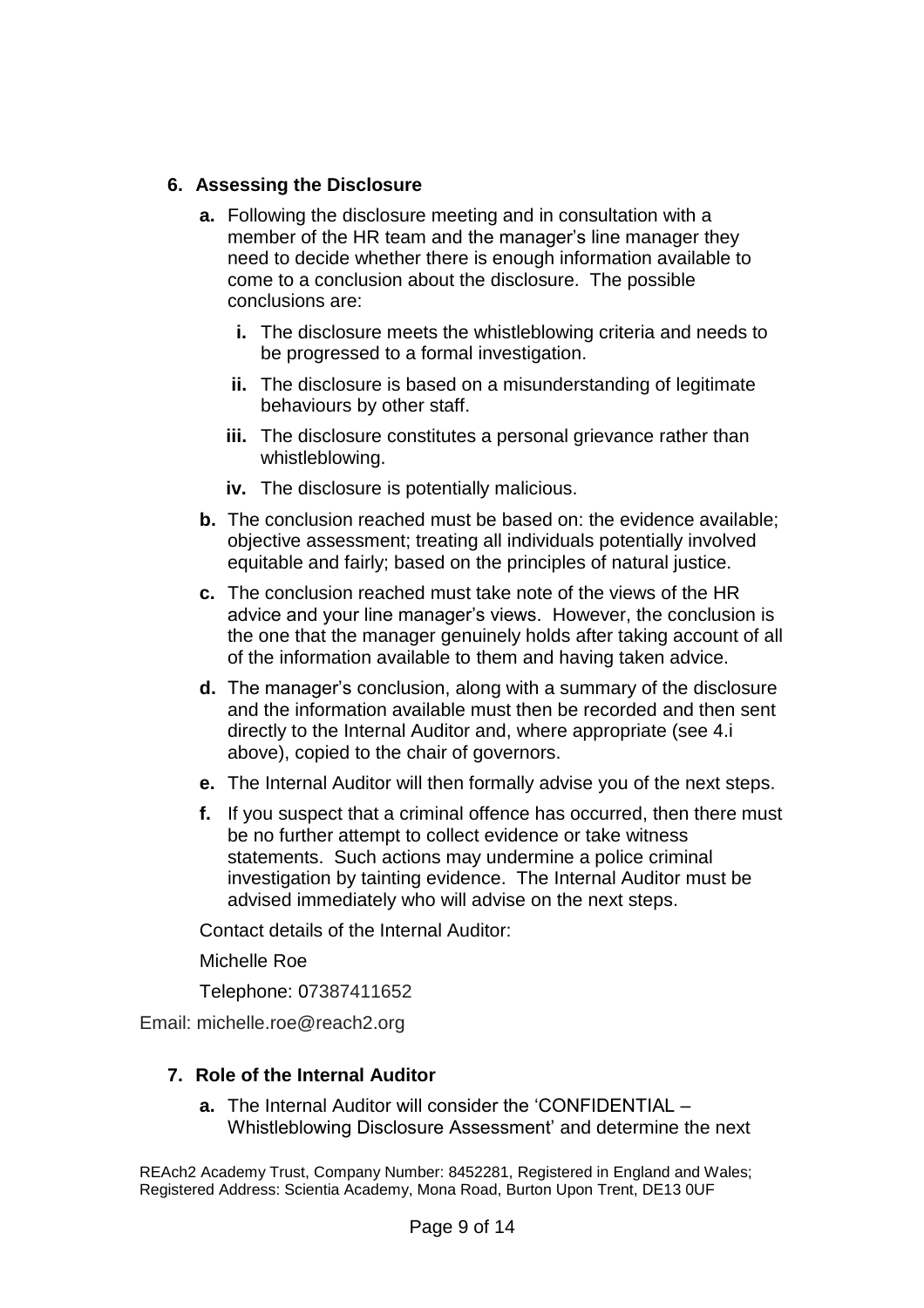steps depending on the circumstances and context of the disclosure. An example of next steps is provided as follows but this is not an exhaustive list:

- **i.** Determine that potentially there has been a breach of professional standards that require a further fact finding exercise, an investigation or a formal internal disciplinary investigation to be carried out.
	- **1.** The Internal Auditor will initiate the appropriate internal investigation processes.
	- **2.** The Internal Auditor will authorize the manager that received the disclosure to feedback to the whistleblower that a formal investigation into their concern has been initiated.
- **ii.** Determine that there has been a breach of criminal law.
	- **1.** The Internal Auditor will authorize the appropriate manager to inform the police immediately.
	- **2.** The Internal Auditor will take all reasonable measures to ensure that the Trust employees do not initiate any further actions or communications that might compromise a police criminal investigation.
- **iii.** Determine that the disclosure was a misunderstanding of the legitimate actions of other staff.
	- **1.** The Internal Auditor will authorize the manager that received the disclosure to feedback the finding to the whistleblower and to provide them with all of the necessary information, evidence and support to satisfy them that the behaviours that they were concerned about were legitimate and appropriate.
- **iv.** Determine that the disclosure constituted a personal grievance rather than whistleblowing.
	- **1.** The Internal Auditor will authorize the Director of HR to take the necessary steps to provide the 'whistleblower' with the appropriate support and guidance for managing a grievance and to understand the difference between grievance and whistleblowing.
- **v.** Determine that the disclosure was potentially malicious.
	- **1.** A determination of a disclosure being potentially malicious requires a high standard of evidence to justify the determination. The Trust seeks to encourage whistleblowing in good faith and to that end whistleblowers must be reassured that a disclosure made in good faith will never lead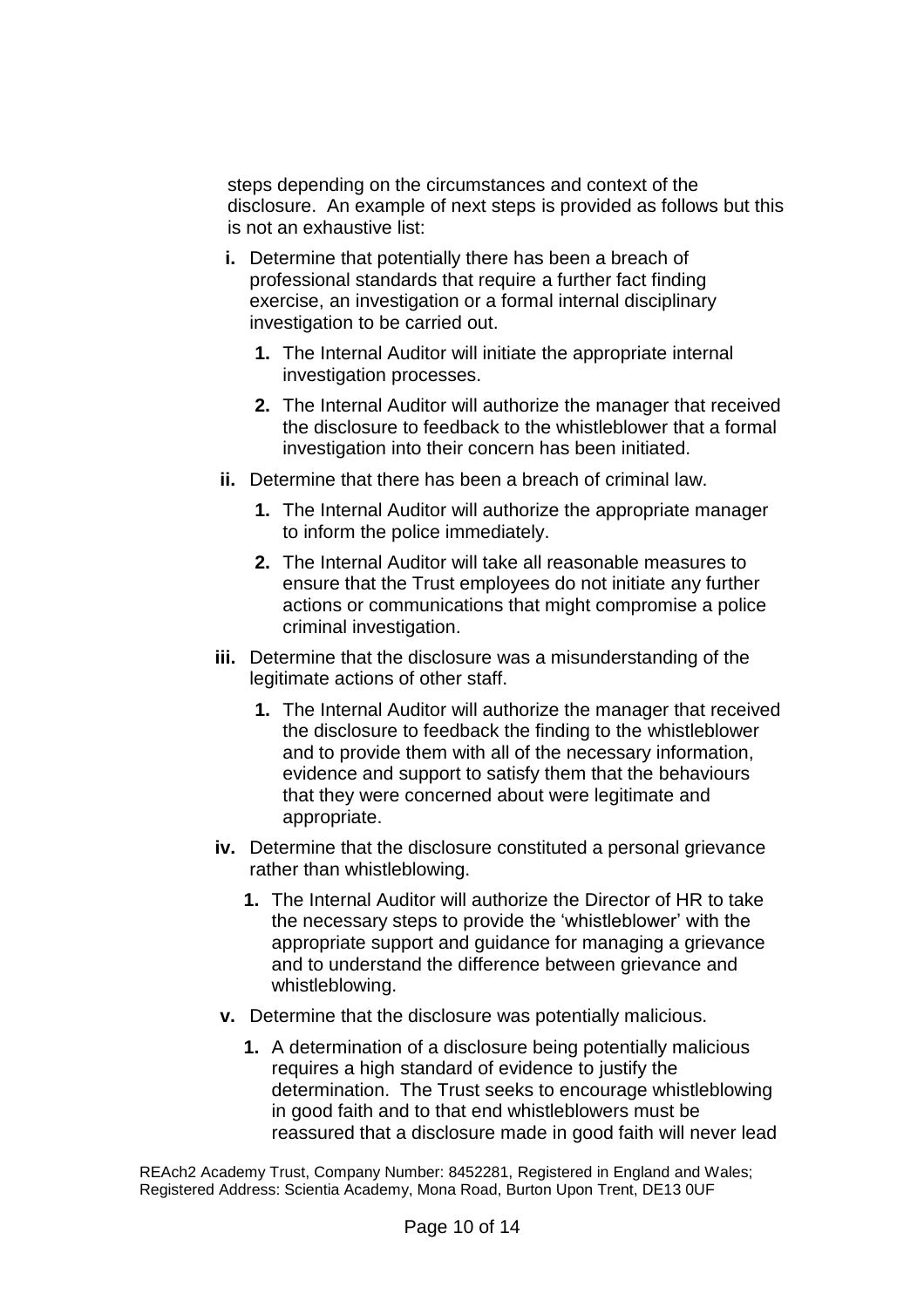to a detrimental position for their employment. A knowingly false disclosure however would constitute a mis-conduct in itself.

- **2.** The Internal Auditor will authorize the Director of HR to make the necessary arrangements for a disciplinary investigation to be initiated.
- **b.** The Internal Auditor will maintain a central record of all 'CONFIDENTIAL – Whistleblowing Disclosure Assessments' and the actions and outcomes that were taken.
- **c.** The Internal Auditor will provide the agreed report of the concern and the actions taken to the Chief Executive Officer.

# Trustee Risk and Audit Committee

- **1.** The Internal Auditor will provide the agreed confidential report to the Trust's Risk and Audit Committee setting out the circumstances and actions taken for all whistleblowing disclosures. The identity and confidentiality of the whistleblower will be protected in these reports and not disclosed.
- **2.** The Risk and Audit Committee will consider the wider implications and lessons learnt for the Trust. These considerations will include whether policy and procedures could be improved to better protect the interests of the Trust in the future.
- **3.** The Chair of the Risk and Audit Committee, which may be by way of delegation to the Internal Auditor, will liaise with the Chairs of the relevant Regional Board Risk and Audit Committee and/or of the Local Governing Body to ensure that outcomes of a whistleblowing disclosure can inform the context of the work of the regional committee and LGB.
- **4.** The Risk and Audit Committee has the authority to initiate further investigations if they consider it necessary.

## Feedback to employees who are whistleblowing

- 1. Wherever possible feedback will be provided to the employee who raised the disclosure within the limits of the law and the duty of confidentiality to other members of staff.
- 2. The manger that conducted the disclosure interview should provide the employee that raised the concern with an estimate of the timings for next steps and actions.
- 3. The whistleblowing procedures provide examples of the nature of specific types of feedback under certain circumstances. The limits of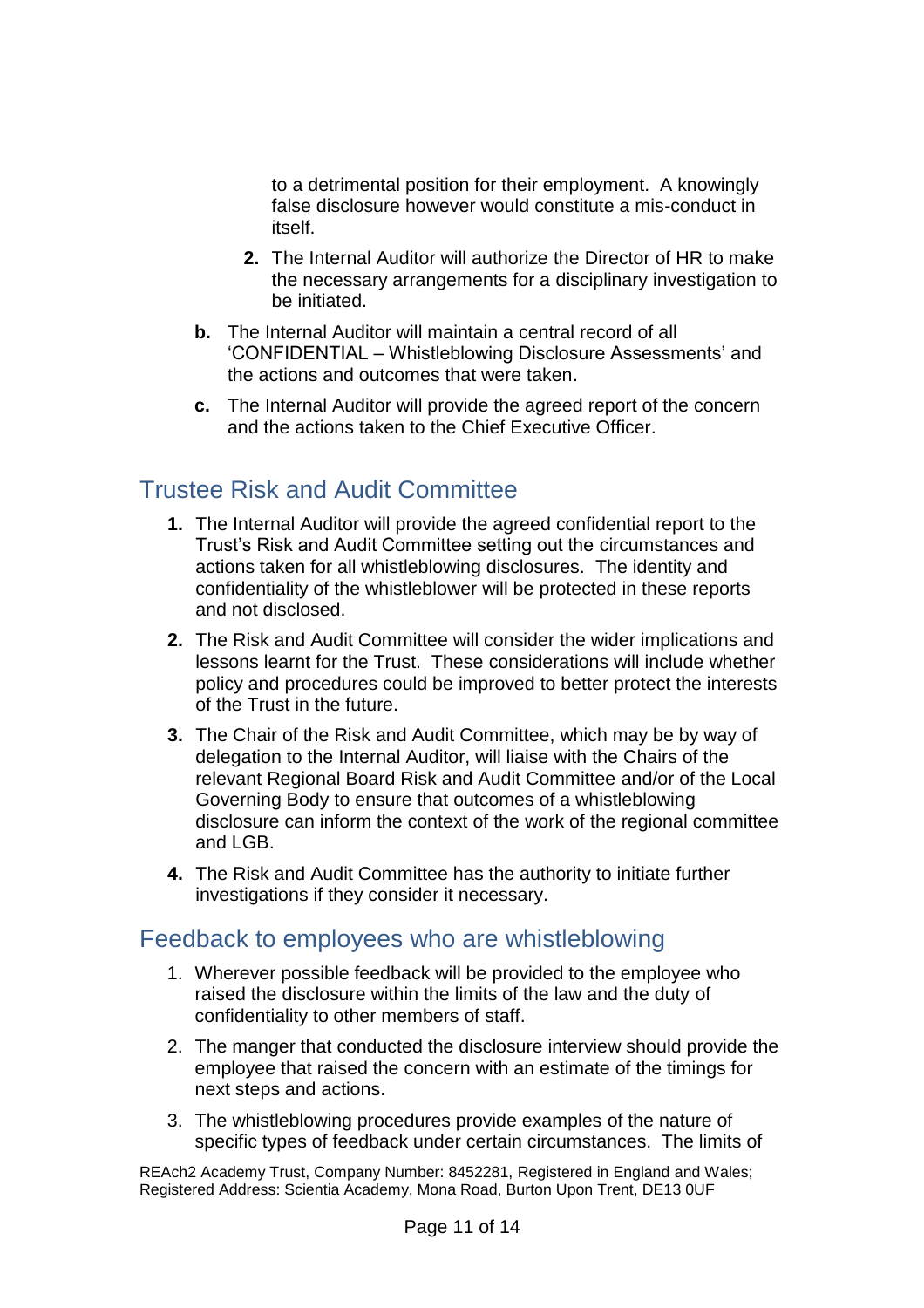information that can be fed back must be made clear at the outset.

4. The employee who raised the concern should be told when the process has been concluded and what the conclusion was but again within the limits of law and duty of confidentiality to other employees.

## Independent information and advice for employees concerned about 'blowing the whistle'

- 1. Independent information and advice for employees concerned about whistle blowing can be obtained from their trade union or professional association.
- 2. Information can also be obtained from the 'Public Concern at Work' website [http://www.pcaw.org.uk](http://www.pcaw.org.uk/)

## Blowing the whistle to the relevant prescribed person(s)

In general if a worker makes a disclosure to an external body they may lose their whistleblowing rights and protections. There are some exceptions to this however, known as **prescribed people and bodies**. A full list of such people and bodies can be downloaded at

[https://www.gov.uk/government/publications/blowing-the-whistle-list-of](https://www.gov.uk/government/publications/blowing-the-whistle-list-of-prescribed-people-and-bodies--2)[prescribed-people-and-bodies--2](https://www.gov.uk/government/publications/blowing-the-whistle-list-of-prescribed-people-and-bodies--2)

The list includes, but is not limited to, the following:

- The police
- The DfE/EFA
- Member of Parliament
- National Audit office
- Health and Safety Executive (HSE)

## Supporting colleagues who have 'blown the whistle'

Making a disclosure where one suspect that wrongdoing has, is or is about to happen, is a professional duty. However, it may still be a difficult, stressful and anxious situation for many people. Whistleblowing is about doing the right thing with integrity. Those who step forward to do the right thing must be fully supported throughout the process and afterwards. They must be provided with clear lines of communication where they can get support from within the organisation. Whistleblowers will be provided with direct contact information for the Regional HR Consultant who can provide advice, support and interventions if required.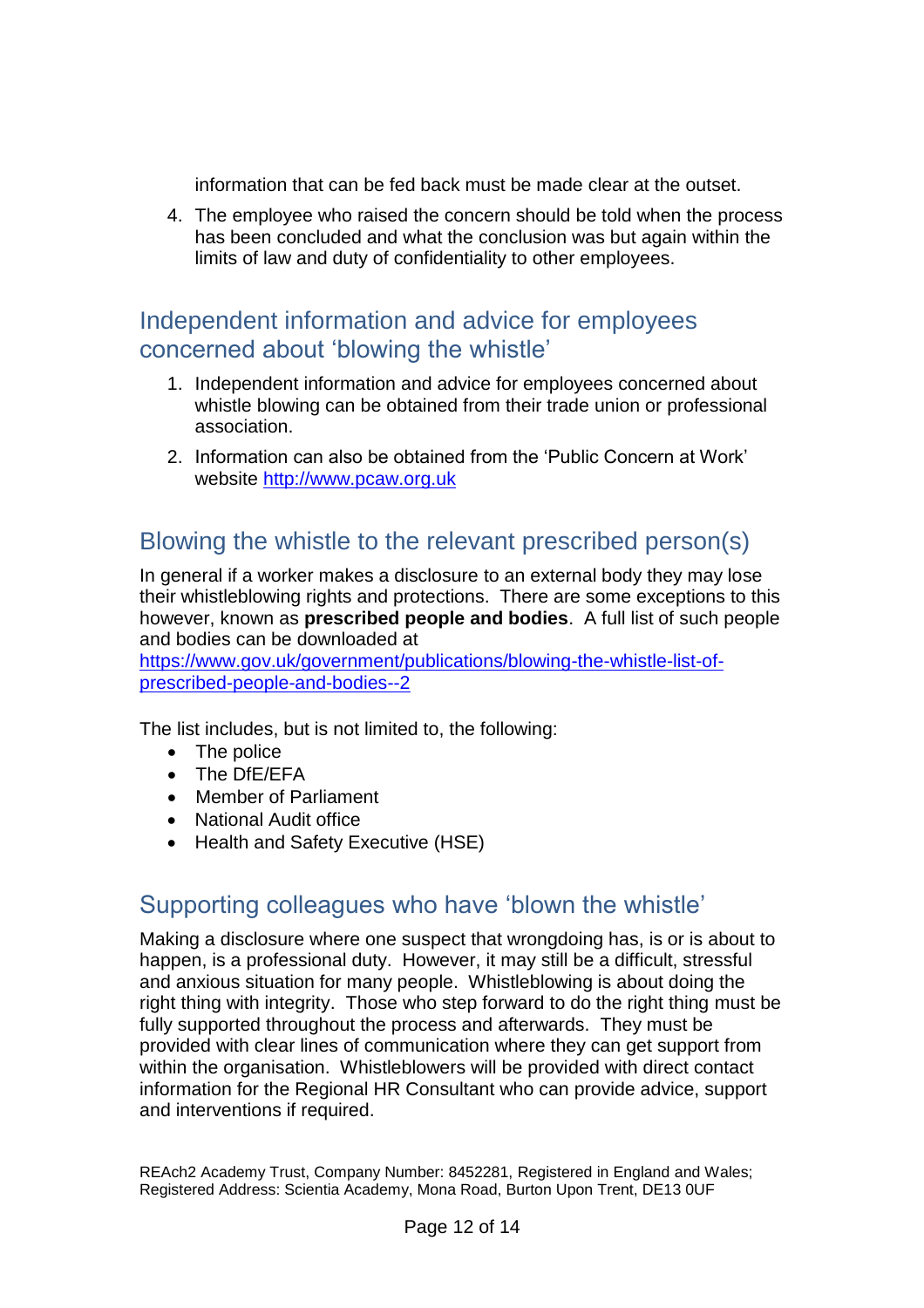## Training and Development

- 1. All team leaders, school based and central teams, will provide training opportunities for staff on the process of making a disclosure annually. The process will be included in all staff induction.
- 2. All team leaders will ensure that managers that might conduct a disclosure interview are familiar with the process and that this is refreshed on an annual basis.
- 3. The Trust's HR team will maintain a central register of training completed for each school and team that will be updated annually.